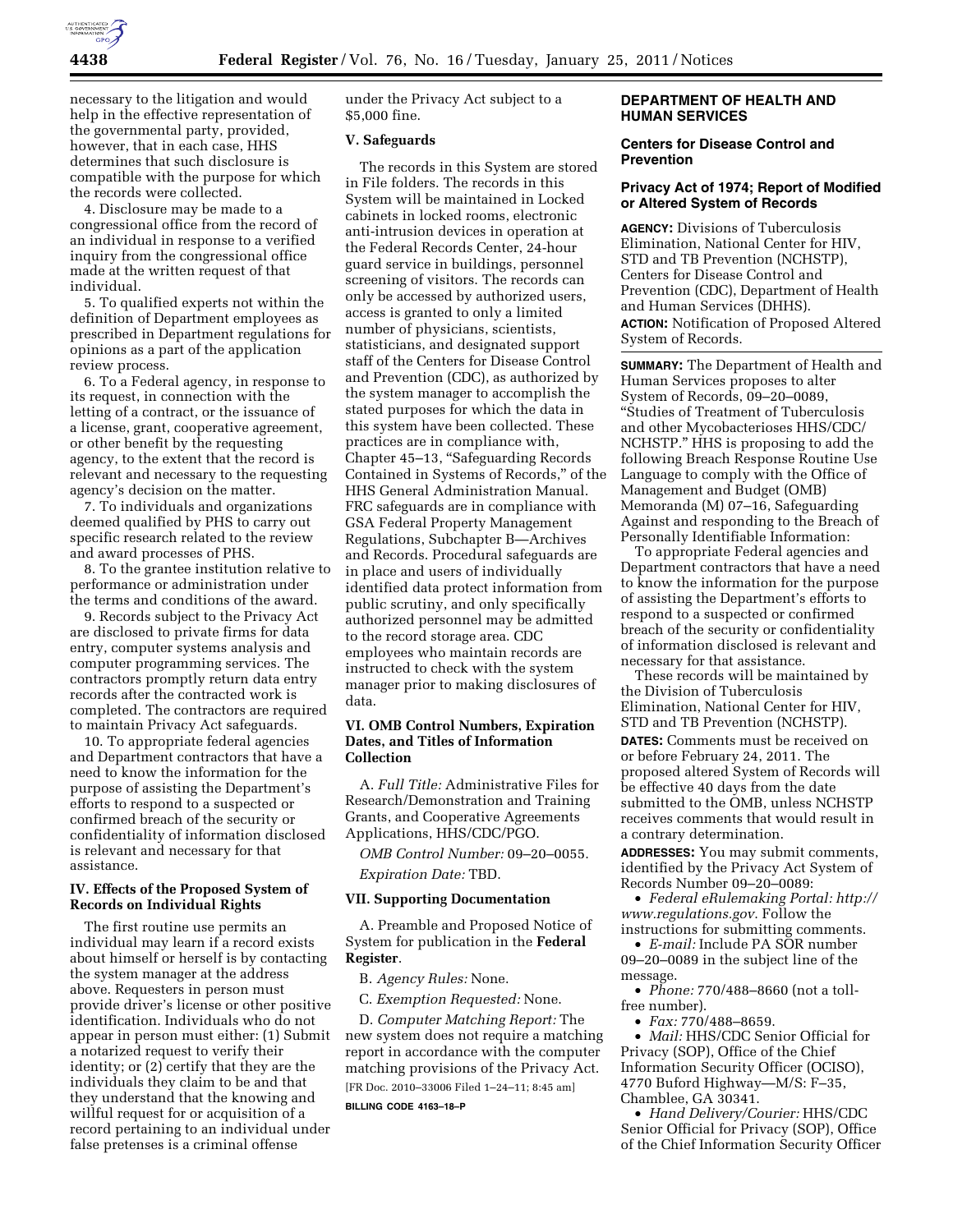(OCISO), 4770 Buford Highway—M/S: F–35, Chamblee, GA 30341.

• Comments received will be available for inspection and copying at this same address from 9 a.m. to 3 p.m., Monday through Friday, Federal holidays excepted.

**SUPPLEMENTARY INFORMATION:** NCHSTP proposes to alter System of Records, No. 09–20–0089, ''Studies of Treatment of Tuberculosis and other Mycobacterioses. HHS/CDC/NCHSTP.'' This System of Records will be used to: Determine the effectiveness and safety of a variety of treatments and preventive measures for tuberculosis and other mycobacterial diseases, determine the best measures against drug resistant tuberculosis, and monitor incidence of complications among individuals who have received preventive therapy, including isoniazid. Adults and children with tuberculosis or other mycobacterial diseases having been or currently being treated or observed by a limited number of participating local or county health departments, clinics, and hospitals (from 1959 until the present time), including those individuals in selected areas receiving preventive therapy with isoniazid therapy and/or other changes or BCG vaccinations, and patients for whom routine tuberculosis treatment is ineffective. Also included are contacts to tuberculosis patients, adults with inactive tuberculosis, and controls.

This System of Records Notice is being altered to add the Breach Response Routine Use Language to comply with the Office of Management and Budget (OMB) memorandum dated May 22, 2007.

The following notice is written in the present tense, rather than the future tense, in order to avoid the unnecessary expenditure of public funds to republish the notice after the System has become effective.

Dated: November 23, 2010.

## **Thomas P. Madden,**

*Chief Information Security Officer, Centers for Disease Control and Prevention.* 

**Editorial Note:** This document was received at the Office of the Federal Register on December 27, 2010.

#### **Department of Health and Human Services (HHS)**

*Centers for Disease Control and Prevention (CDC)* 

National Center for HIV, STD and TB Prevention (NCHSTP)

## **Studies of Treatment of Tuberculosis and Other Mycobacterioses—Report of Modified or Altered System of Records**

#### **Narrative Statement**

## **I. Background and Purpose of the System**

#### *A. Background*

The Department of Health and Human Services proposes to alter System of Records, No. 09–20–0089, ''Studies of Treatment of Tuberculosis and other Mycobacterioses, HHS/CDC/NCHSTP.'' HHS is proposing to add the following Breach Response Routine Use Language to comply with the Office of Management and Budget (OMB) Memoranda (M) 07–16, Safeguarding Against and responding to the Breach of Personally Identifiable Information:

To appropriate Federal agencies and Department contractors that have a need to know the information for the purpose of assisting the Department's efforts to respond to a suspected or confirmed breach of the security or confidentiality of information disclosed is relevant and necessary for that assistance.

## *B. Purpose*

To determine the effectiveness and safety of a variety of treatments and preventive measures for tuberculosis and other mycobacterial diseases, to determine the best measures against drug resistant tuberculosis, and to monitor incidence of complications among individuals who have received preventive therapy, including isoniazid.

#### **II. Authority for Maintenance of the System**

The statutory authority for this system is given under the Public Health Service Act, Section 301, "Research and Investigation'' (42 U.S.C. 241).

#### **III. Proposed Routine Use Disclosures of Data in the System**

A. The Privacy Act allows us to disclose information without an individual's consent if the information is to be used for a purpose that is compatible with the purpose(s) for which the information was collected. Any such compatible use of data is known as a "routine use." The routine uses proposed for this System are compatible with the stated purpose of the System:

Records may be disclosed to health departments and other public health or cooperating medical authorities in connection with program activities and related collaborative efforts to deal more effectively with diseases and conditions of public health significance.

A record may be disclosed for a research purpose, when the Department:

(A) Has determined that the use or disclosure does not violate legal or policy limitations under which the record was provided, collected, or obtained;

(B) Has determined that the research purpose (1) cannot be reasonably accomplished unless the record is provided in individually identifiable form, and (2) warrants the risk to the privacy of the individual that additional exposure of the record might bring;

(C) Has required the recipient to: (1) Establish reasonable administrative, technical, and physical safeguards to prevent unauthorized use or disclosure of the record, (2) remove or destroy the information that identifies the individual at the earliest time at which removal or destruction can be accomplished consistent with the purpose of the research project, unless the recipient has presented adequate justification of a research or health nature for retaining such information, and (3) make no further use or disclosure of the record except (a) in emergency circumstances affecting the health or safety of any individual, (b) for use in another research project, under these same conditions, and with written authorization of the Department, (c) for disclosure to a properly identified person for the purpose of an audit related to the research project, if information that would enable research subjects to be identified is removed or destroyed at the earliest opportunity consistent with the purpose of the audit, or (d) when required by law;

(D) Has secured a written statement attesting to the recipient's understanding of, and willingness to abide by these provisions.

The Department is under contract with private firms for the purpose of collating, analyzing, aggregating or otherwise refining records in this system. Relevant records are maintained by the contractors. The contractors are required to maintain Privacy Act safeguards with respect to such records. Disclosure may be made to a congressional office from the record of an individual in response to a verified inquiry from the congressional office made at the written request of that individual.

Records may be disclosed to appropriate Federal agencies and